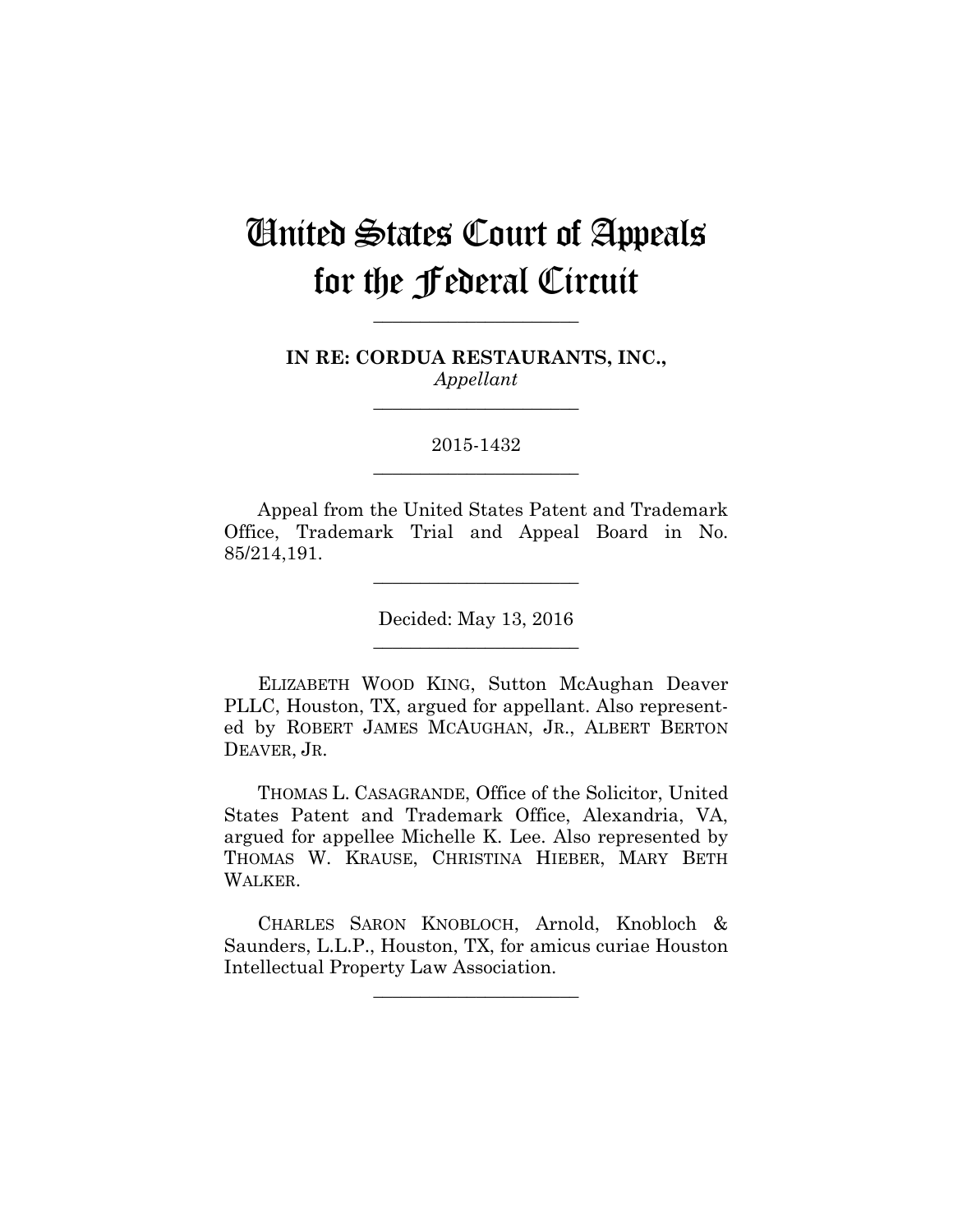## Before PROST, *Chief Judge,* DYK, and STOLL, *Circuit Judges.*

## DYK, *Circuit Judge*.

<u>.</u>

Cordua Restaurants, Inc. ("Cordua") appeals from the final decision of the United States Patent and Trademark Office ("PTO") Trademark Trial and Appeal Board ("TTAB" or "Board") refusing registration of a stylized form of the mark CHURRASCOS.1 *In re Cordua Rests. LP*, 110 U.S.P.Q.2d 1227, 2014 WL 1390504 (TTAB 2014) ("*Cordua*") (affirming refusal of registration of Serial No. 85/214,191). The Board's decision contains no harmful legal error, and the Board's finding that the mark is generic is supported by substantial evidence. We affirm.

## **BACKGROUND**

Appellant Cordua owns and operates a chain of five restaurants branded as "Churrascos," the first of which opened in 1988. The Churrascos restaurants serve a variety of South American dishes, including grilled meats; the Churrascos menu describes chargrilled "Churrasco Steak" as "our signature." J.A. 34. Cordua applied for registration of the service mark CHURRASCOS (in standard character format) and obtained U.S. Trademark Registration No. 3,439,321 on the Principal Register ("the '321 Registration") on June 3, 2008, for use of the word in connection with "restaurant and bar services; catering."

The stylized mark is **CHUITASCOS** ter we refer to this mark as "the stylized form of CHURRASCOS."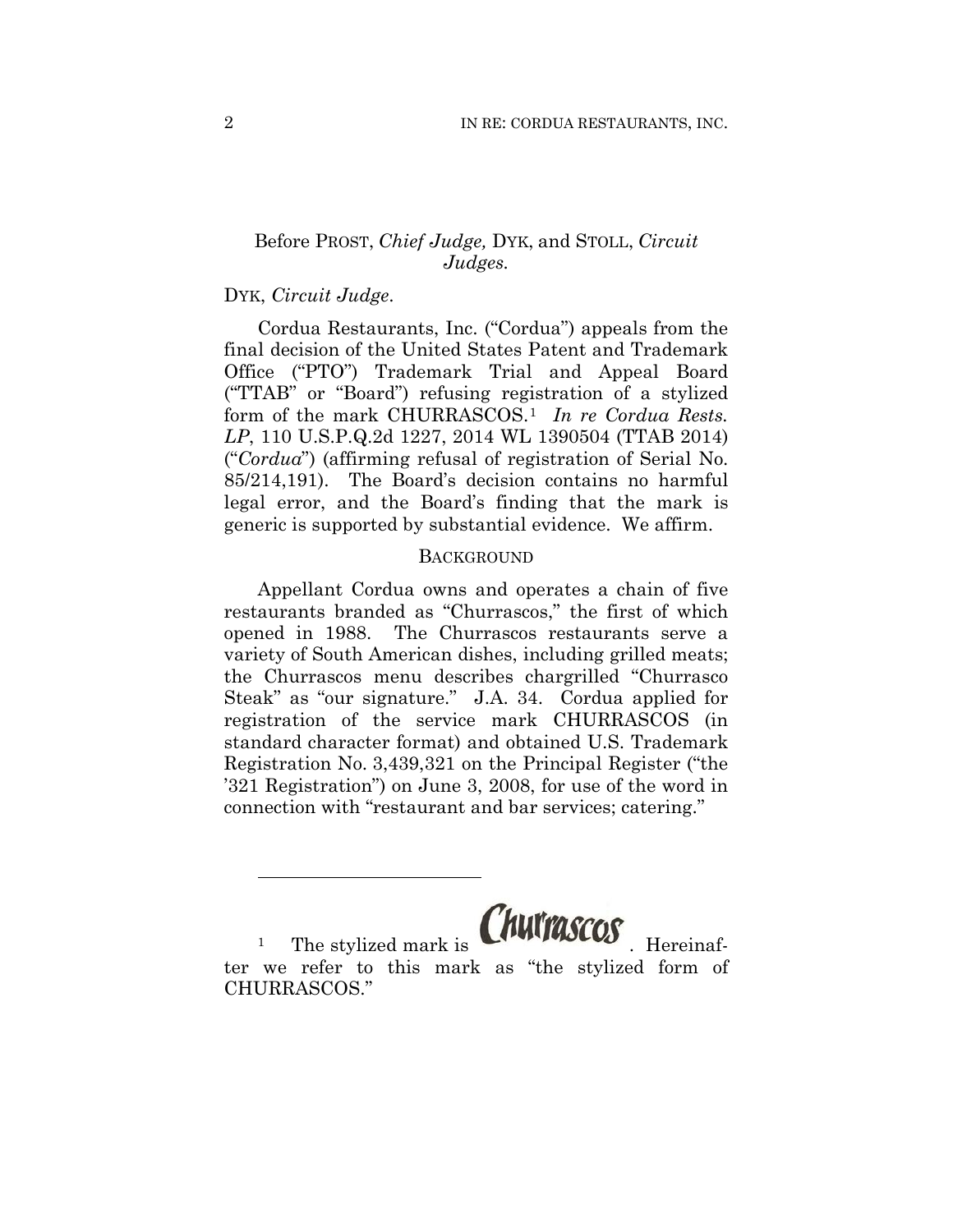On January 10, 2011, Cordua filed U.S. Trademark Application Serial No. 85/214,191 ("the '191 Application"), the application at issue in this case, seeking protection of the stylized form of CHURRASCOS for use in connection with "Bar and restaurant services; Catering." J.A. 27. The trademark examiner rejected the '191 Application as merely descriptive and on the basis that "the applied-for mark is generic for applicant's services," barring registration under Lanham Act  $\S 2(e)(1)$  (15 U.S.C.  $\S 1052(e)(1)$ ). J.A. 70. On June 14, 2012, the examiner issued a final rejection, again refusing registration of the stylized form of CHURRASCOS on the basis of descriptiveness and genericness. With respect to genericness, the examiner concluded that the term "churrascos" "refer[s] to beef or grilled meat more generally" and that the term "identifies a key characteristic or feature of the restaurant services, namely, the type of restaurant." J.A. 112–13.

Cordua appealed to the Board, which affirmed the examiner's refusal to register the mark for use in connection with restaurant services. The Board agreed with the examiner that "churrascos' is the generic term for a type of cooked meat" and "a generic term for a restaurant featuring churrasco steaks." *Cordua*, 2014 WL 1390504, at \*6. The Board held that Cordua's earlier registration of the underlying CHURRASCOS word mark (the '321 Registration) had no bearing on whether the stylized form of CHURRASCOS was generic. The Board also agreed with the examiner that the stylized form of CHURRASCOS was also ineligible for registration because it is merely descriptive of a restaurant serving barbecued steaks and because Cordua had not provided sufficient evidence of acquired distinctiveness. Cordua appealed. We have jurisdiction under 28 U.S.C.  $§ 1295(a)(4)(B).$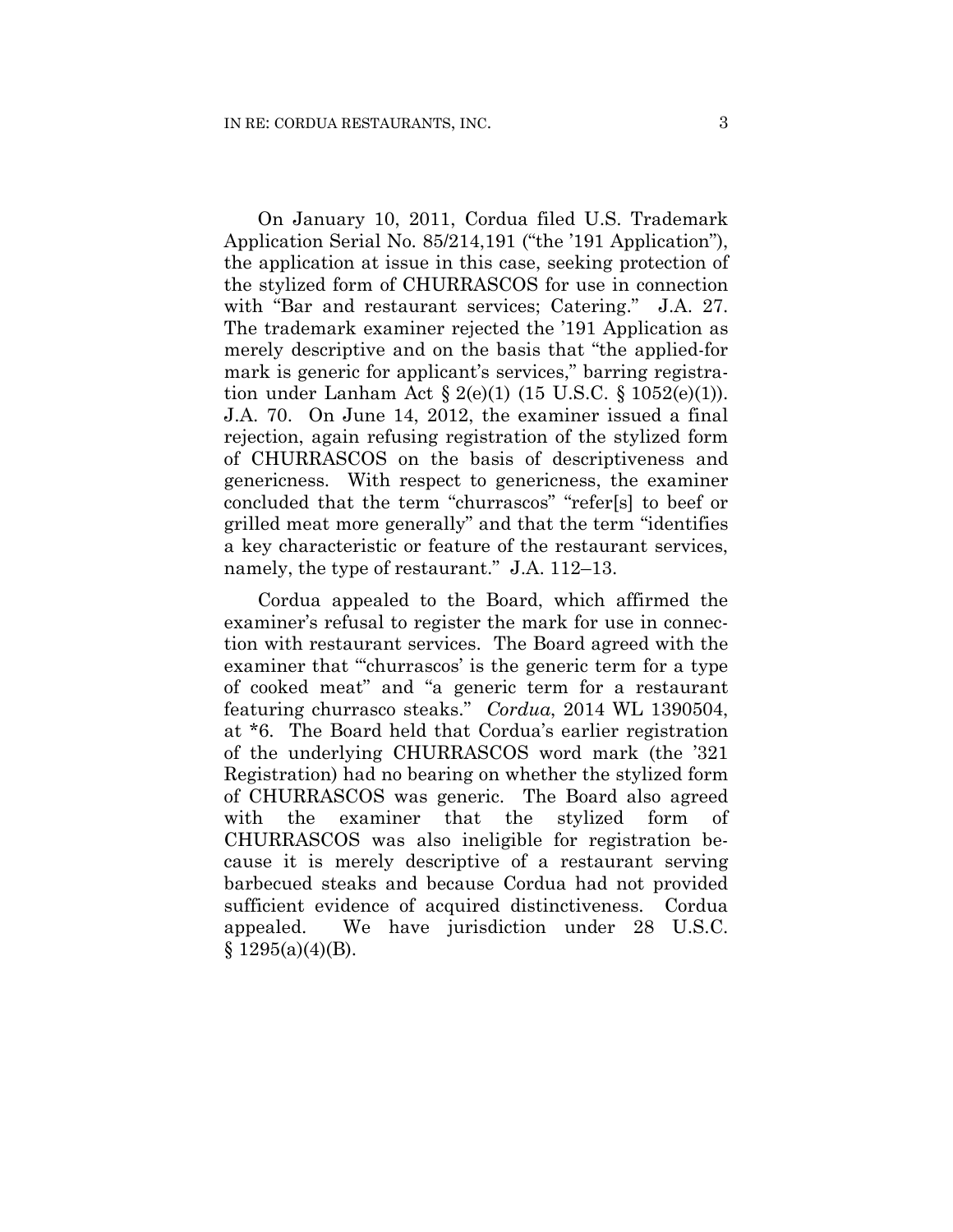#### **DISCUSSION**

## I

We consider whether the Board erred in refusing registration on the ground that the mark is generic. We review the Board's legal conclusions de novo and its factual findings for substantial evidence. *Aycock Eng'g, Inc. v. Airflite, Inc.*, 560 F.3d 1350, 1355 (Fed. Cir. 2009). The standard of genericness is a question of law that we review de novo. *See In re Save Venice N.Y., Inc.*, 259 F.3d 1346, 1351–52 (Fed. Cir. 2001). The question of whether a particular mark is generic under the applicable standard is a question of fact, which we review for substantial evidence. *In re Hotels.com, L.P.*, 573 F.3d 1300, 1301 (Fed. Cir. 2009); *In re Reed Elsevier Props., Inc.*, 482 F.3d 1376, 1378 (Fed. Cir. 2007).

As the Supreme Court has held, "[g]eneric terms are not registrable, and a registered mark may be canceled at any time on the grounds that it has become generic." *Park 'N Fly, Inc. v. Dollar Park and Fly, Inc.*, 469 U.S. 189, 194 (1985) (citing 15 U.S.C. §§ 1052, 1064). This is so because "[g]eneric terms, by definition incapable of indicating source, are the antithesis of trademarks, and can never attain trademark status." *In re Merrill Lynch, Pierce, Fenner, & Smith, Inc.*, 828 F.2d 1567, 1569 (Fed. Cir. 1987); *see also Princeton Vanguard, LLC v. Frito-Lay N. Am., Inc.*, 786 F.3d 960, 965 (Fed. Cir. 2015).

"A generic term 'is the common descriptive name of a class of goods or services.'" *Princeton Vanguard*, 786 F.3d at 965 (quoting *H. Marvin Ginn Corp. v. Int'l Ass'n of Fire Chiefs, Inc.*, 782 F.2d 987, 989 (Fed. Cir. 1986)). "The critical issue in genericness cases is whether members of the relevant public primarily use or understand the term sought to be protected to refer to the genus of goods or services in question." *Ginn*, 782 F.2d at 989–90. Under *Ginn* a two-step test is applied to determine whether a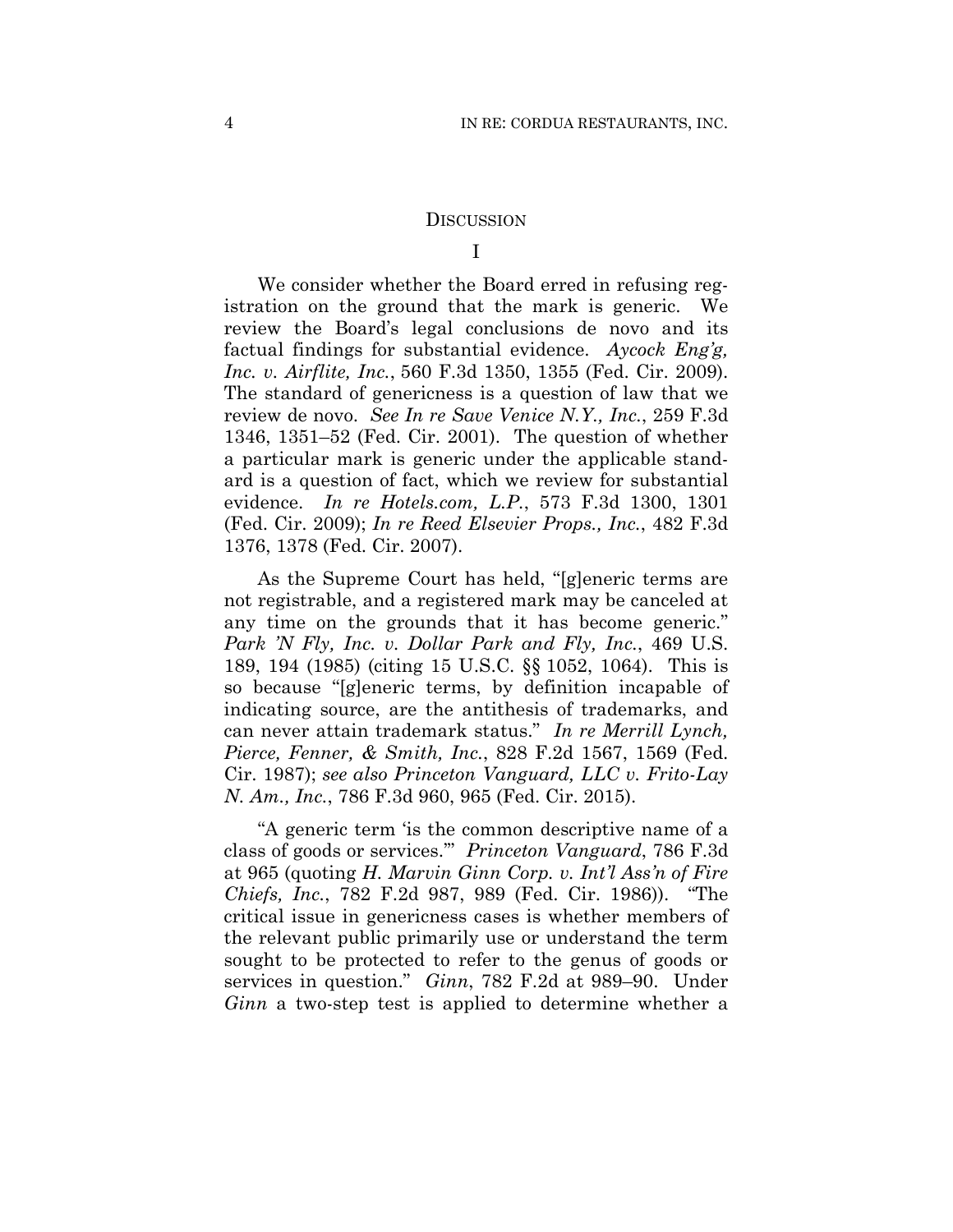given term is generic. *Id.* at 990. "First, what is the genus of goods or services at issue? Second, is the term sought to be registered or retained on the register understood by the relevant public primarily to refer to that genus of goods or services?" *Id.*; *see also Princeton Vanguard*, 786 F.3d at 965; *Reed Elsevier*, 482 F.3d at 1378. "Evidence of the public's understanding of the mark may be obtained from 'any competent source, such as consumer surveys, dictionaries, newspapers and other publications.'" *Princeton Vanguard*, 786 F.3d at 965 (quoting *In re Northland Aluminum Prods., Inc.*, 777 F.2d 1556, 1559 (Fed. Cir. 1985)).

II

At the outset we note that Cordua's existing registration of the CHURRASCOS word mark (the '321 Registration) does not preclude a finding that the stylized form of the mark is generic. Cordua contends that the CHURRASCOS word mark had achieved incontestable status under 15 U.S.C. § 1064 (Lanham Act § 14) because the '321 Registration was more than five years old at the time of the TTAB's decision and argues that the Board's "failure to fully consider the incontestable registration is error." Appellant's Br*.* at 55.

The PTO disputes Cordua's contention that the '321 Registration had achieved incontestable status at the time of appeal to the TTAB. We need not address this question, because even if the earlier registration were incontestable, incontestability is irrelevant to the question of genericness. Section 15(4) of the Lanham Act mandates that "no incontestable right shall be acquired in a mark which is the generic name for the goods or services or a portion thereof, for which it is registered." 15 U.S.C. § 1065(4). "[A] registered mark may be canceled at any time on the grounds that it has become generic." *Park 'N Fly*, 469 U.S. at 194. "Under the cancellation provisions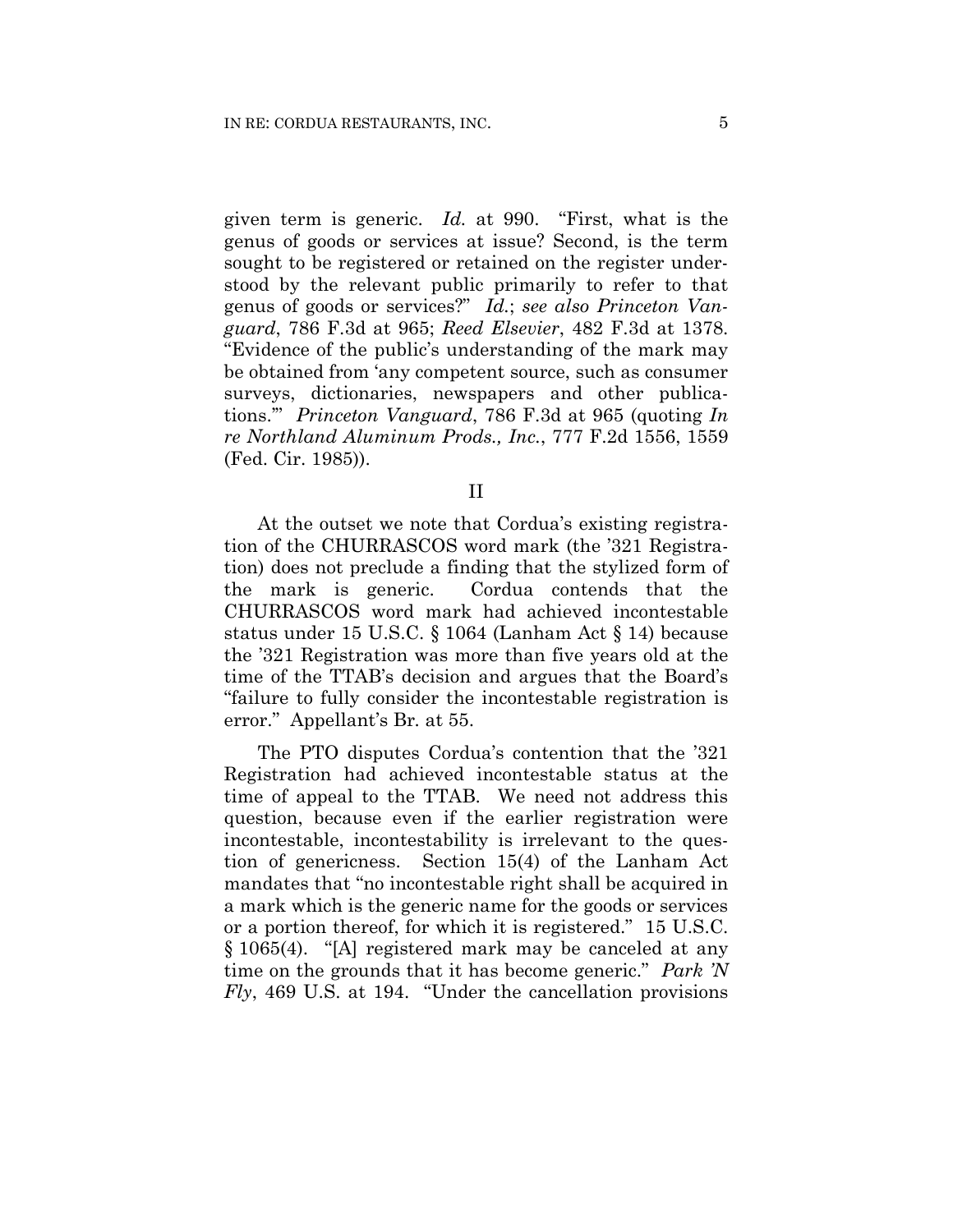of § 14 [of the Lanham Act, 15 U.S.C. § 1064], a registered mark that has become generic may be cancelled at any time . . . . '[I]ncontestability is never a shield for a mark that is generic.'" 2 J. Thomas McCarthy, McCarthy on Trademarks and Unfair Competition § 12:60 (4th ed. 2016) ("McCarthy") (quoting *Retail Servs., Inc. v. Freebies Publ'g*, 364 F.3d 535, 548 (4th Cir. 2004)). Cordua conceded at argument that incontestability cannot protect a mark against a challenge of genericness. Thus, the Board did not err in declining to consider the alleged incontestability of the CHURRASCOS word mark in evaluating the genericness of the stylized form thereof.

Cordua also argues that under § 7(b) of the Lanham Act (15 U.S.C. § 1057(b)), registration on the Principal Register is prima facie evidence of a mark's validity, even if the mark has not achieved incontestable status. Cordua is correct that "[registration] is 'prima facie evidence of the validity of the registered mark . . . .'" *B&B Hardware, Inc. v. Hargis Indus.*, 135 S. Ct. 1293, 1300 (2015) (quoting 15 U.S.C.  $\S 1057(b)$ ). The presumption of validity applies generally against any challenge that the mark is invalid, including an allegation that the mark is generic. *See Coca-Cola Co. v. Overland, Inc.*, 692 F.2d 1250, 1254 (9th Cir. 1982) ("The general presumption of validity resulting from federal registration includes the specific presumption that the trademark is not generic."); *see also*  2 McCarthy § 12:60 ("When the plaintiff asserts a federal registration in an infringement suit, it constitutes a strong presumption that the term is not generic and defendant bears the burden of overcoming the presumption.").

But this proceeding does not involve a challenge to the '321 Registration and the CHURRASCOS word mark. The presumption of validity of 15 U.S.C. § 1057(b) does not carry over from registration of the older mark to a new application for registration of another mark that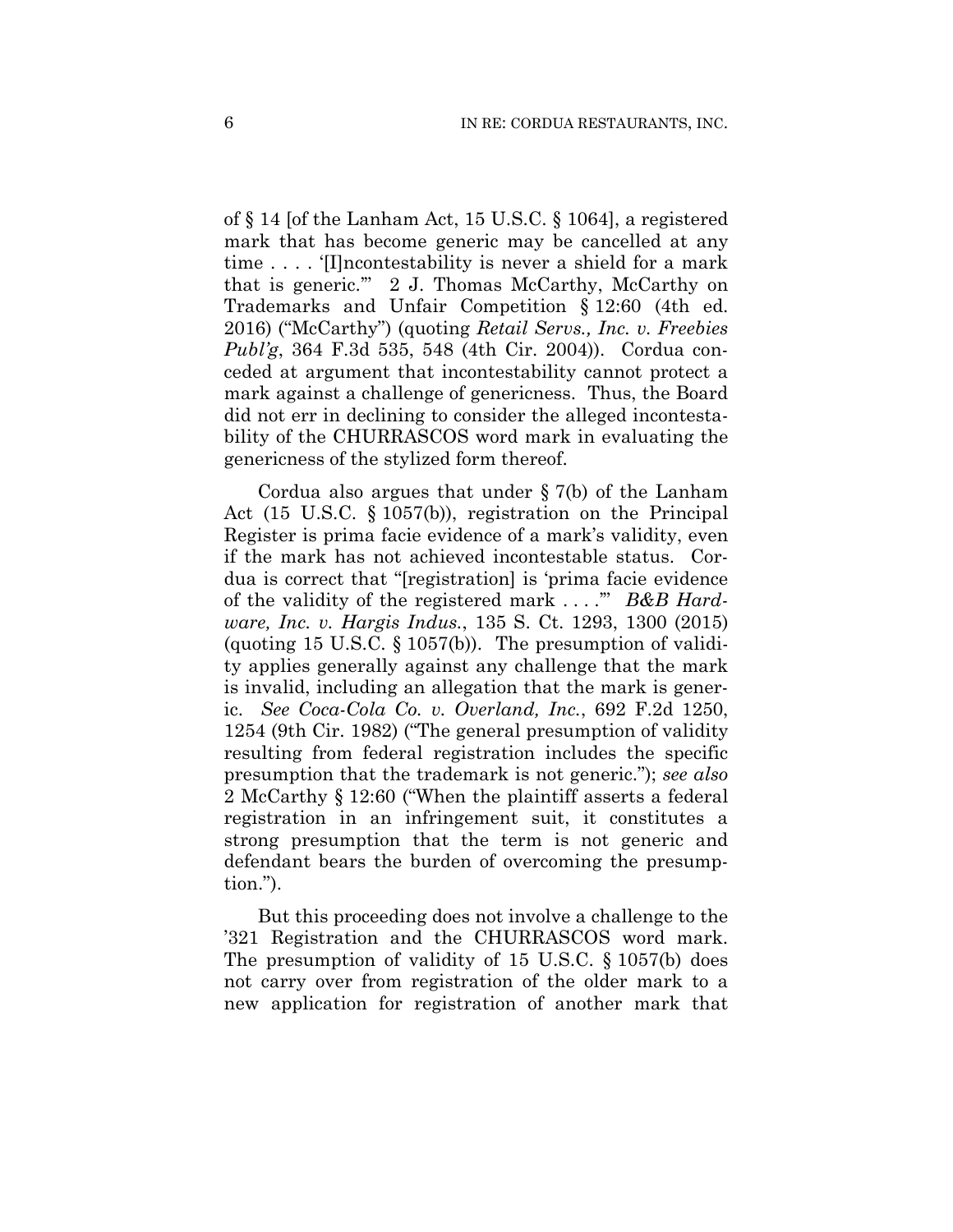happens to be similar (or even nearly identical). *See, e.g.*, *In re Shinnecock Smoke Shop*, 571 F.3d 1171, 1174 (Fed. Cir. 2009) ("Applicant's allegations regarding similar marks are irrelevant because each application must be considered on its own merits."); *In re Nett Designs, Inc.*, 236 F.3d 1339, 1342 (Fed. Cir. 2001) ("Even if some prior registrations had some characteristics similar to Nett Designs' application, the PTO's allowance of such prior registrations does not bind the Board or this court."). The PTO is required to examine all trademark applications for compliance with each and every eligibility requirement, including non-genericness, even if the PTO earlier mistakenly registered a similar or identical mark suffering the same defect. Thus, whether or not the term "churrascos" was generic when it was registered, we, like the Board, must evaluate the evidence in the present record to determine whether there is sufficient evidence to establish that it is ineligible.

In any event, regardless of the presumption of validity, in registration proceedings the PTO always bears the burden of proving genericness by clear and convincing evidence. "The Patent and Trademark Office (PTO) bears the burden of establishing that a proposed mark is generic, and must demonstrate generic status by clear [and convincing] evidence." *Hotels.com*, 573 F.3d at 1302 (citations omitted); *see also In re La. Fish Fry Prods., Ltd.*, 797 F.3d 1332, 1335 (Fed. Cir. 2015); *In re Steelbuilding.com*, 415 F.3d 1293, 1296 (Fed. Cir. 2005); Trademark Manual of Examining Procedure ("TMEP") § 1209.01(c)(i). Here, the Board's opinion acknowledged the presumption of non-genericness and the correct burden of proof: "When a proposed mark is refused registration as generic, the Office has the burden of proving genericness by 'clear evidence' thereof." *Cordua*, 2014 WL 1390504, at \*2 (citing *Hotels.com*, 573 F.3d at 1302). The Board sustained the examiner's determination that "churrascos" is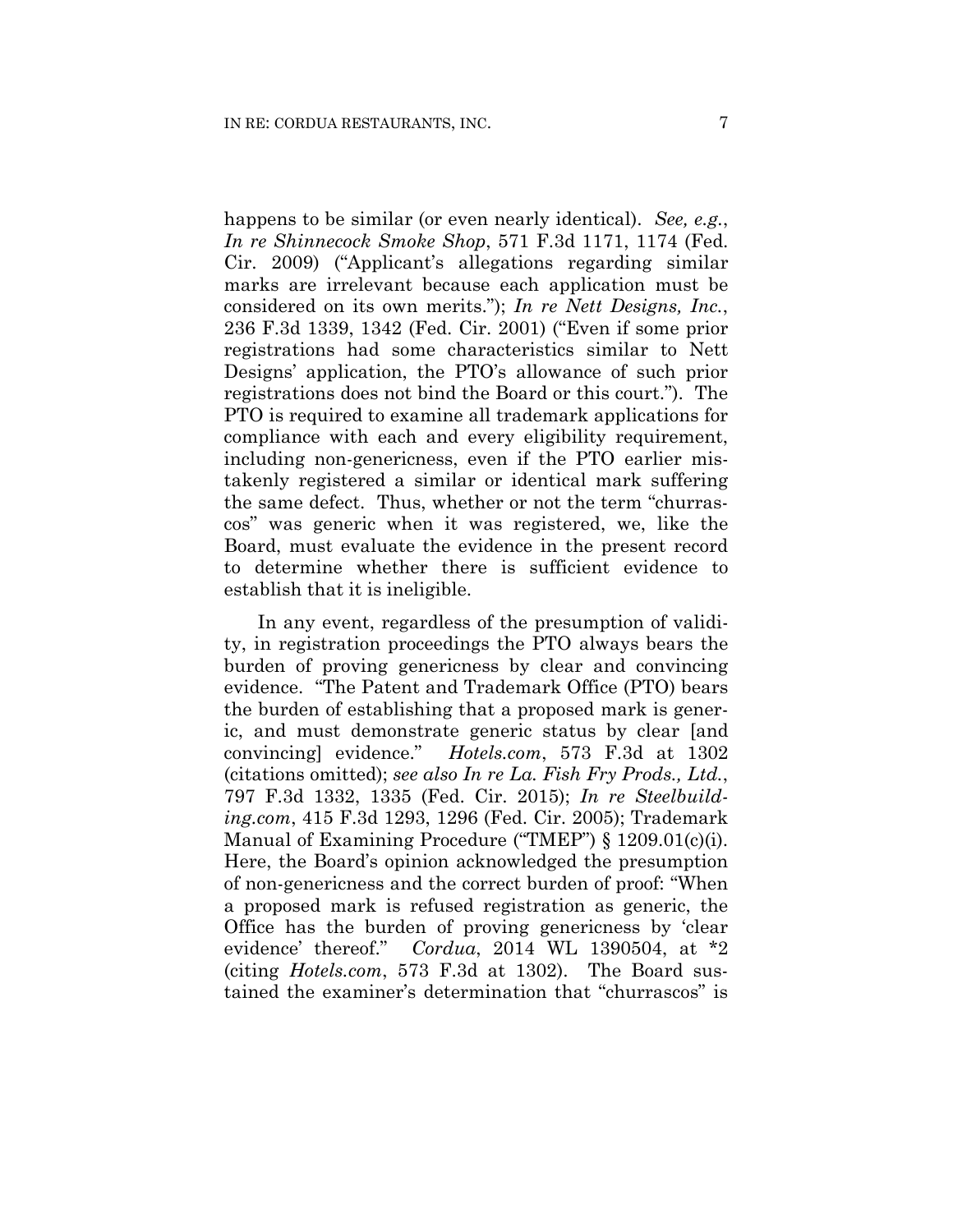a generic term with respect to restaurant services only after concluding that the examiner had proved this fact by clear and convincing evidence. "[T]he examining attorney has established by clear evidence that the general public (the consumers of restaurant services) understands that churrascos is generic for a type of restaurant, specifically a restaurant that serves 'churrascos.'" *Id.* at \*3.2

But there is no suggestion in *B&B Hardware* that an examiner's decision to register a mark or to refuse registration satisfies the traditional requirements of issue preclusion. *See* Restatement (Second) of Judgments § 27 (1982) (requiring that an issue be "actually litigated" between parties for issue preclusion to apply); *see also* 4A Callmann on Unfair Competition, Trademarks and Monopolies § 26:68 (4th ed. 2015) ("A decision in an ex parte registration proceeding does not have preclusive effect in a subsequent inter partes proceeding, though statements

1

<sup>2</sup> Cordua appears to argue that the examiner's determination that the CHURRASCOS word mark is trademark-eligible is binding on this case as a matter of issue preclusion. In *B&B Hardware*, the Supreme Court made clear that a decision of the TTAB may have issue preclusive effect. "So long as the other ordinary elements of issue preclusion [set forth in § 27 of the Restatement (Second) of Judgments] are met, when the usages adjudicated by the TTAB are materially the same as those before the district court, issue preclusion should apply." 135 S. Ct. at 1310. The Court held that issue preclusion did apply to a TTAB decision in an *inter partes* opposition proceeding, noting that the procedures there resembled the procedures of a district court. *Id*. at 1309 (observing, *inter alia*, that, in opposition proceedings, "the TTAB has adopted almost the whole of Federal Rule of Civil Procedure 26" concerning discovery).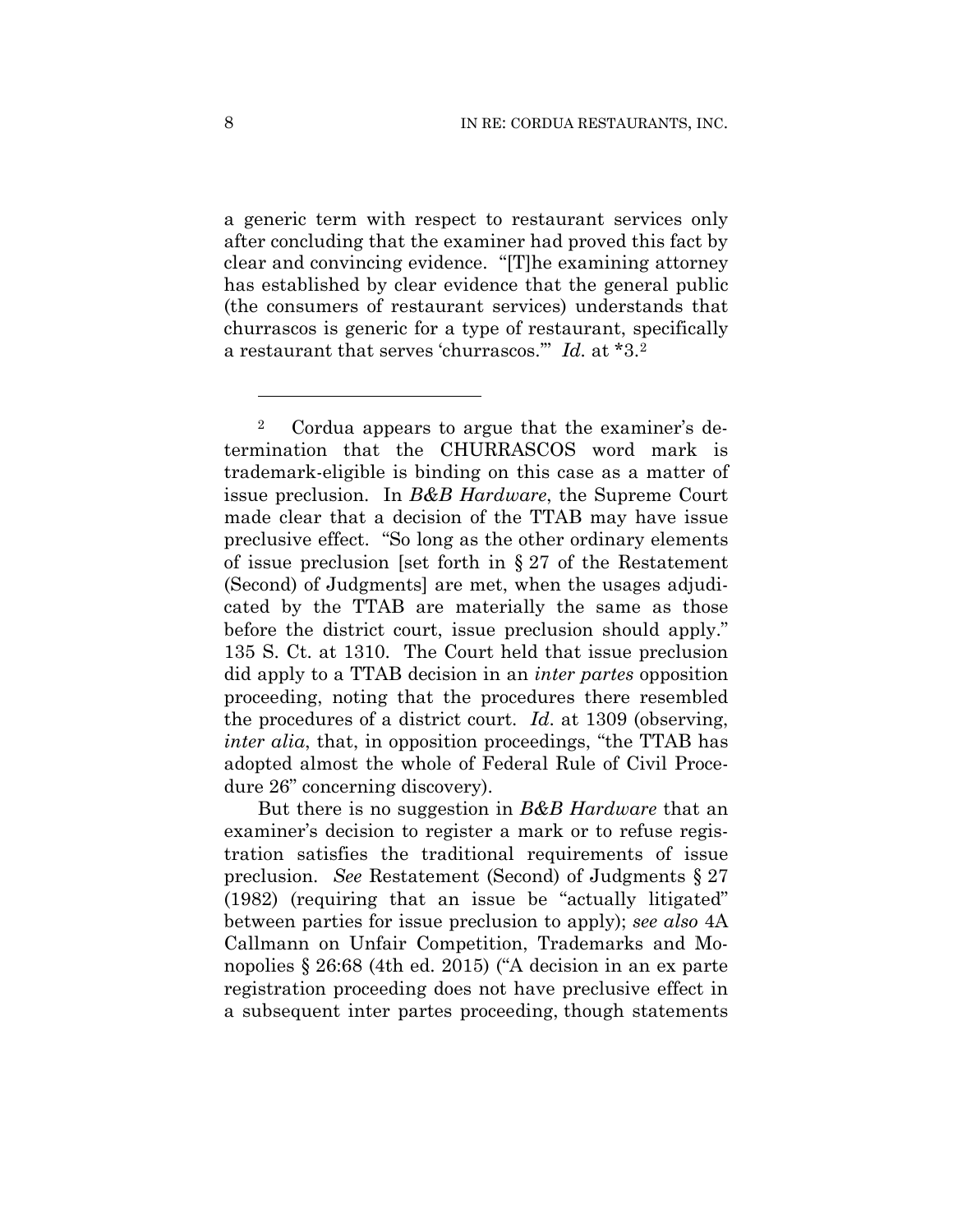We next consider whether the Board properly determined that the stylized form of CHURRASCOS is generic.

## A

Cordua argues that the Board failed to apply the *Ginn* test correctly. The *Ginn* test requires the Board to determine, first, "what is the genus of goods or services at issue?" and, second, "is the term sought to be registered or retained on the register understood by the relevant public primarily to refer to that genus of goods or services?" *Ginn*, 782 F.2d at 990. Cordua complains, *inter alia*, that the Board (and the examiner) misapplied the *Ginn* test by concentrating on the wrong genus of services, focusing improperly on Cordua's own services rather than on the wider genus identified in the '191 Application, restaurant services.<sup>3</sup>

At a few points in its decision, the Board's analysis of genericness addressed Cordua's own restaurant services. The Board's opinion noted, for example, that "Churrasco Steak" is advertised as the "signature" dish of Cordua's Churrascos restaurants and is listed as the first entrée on its menu, *Cordua*, 2014 WL 1390504, at \*6, and suggested that "churrascos" is generic as applied to Cordua's own restaurants: "The 'Churrasco' steak is clearly one of the primary items applicant's CHURRASCOS restaurants serve," *id.* at \*6.

 $\overline{a}$ 

made during ex parte proceedings may be considered in later proceedings.").

<sup>3</sup> Cordua applied to register the stylized form of CHURRASCOS as a mark for "Bar and restaurant services; Catering." J.A. 27.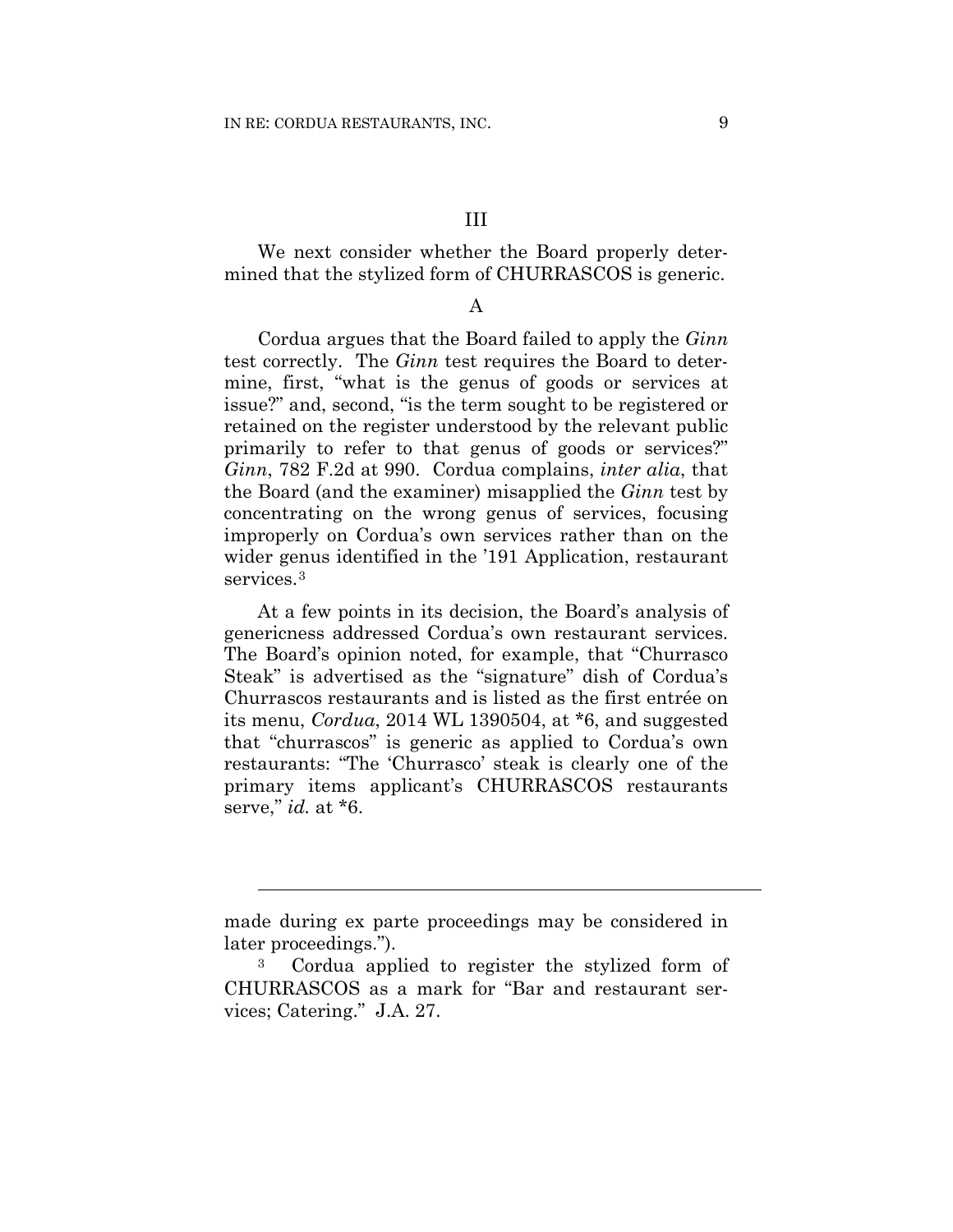We agree with Cordua that "a proper genericness inquiry focuses on the description of services set forth in the certificate of registration." *Magic Wand, Inc. v. RDB, Inc.*, 940 F.2d 638, 640 (Fed. Cir. 1991). "The authority is legion that the question of registrability of an applicant's mark must be decided on the basis of the identification of goods set forth in the application regardless of what the record may reveal as to the particular nature of an applicant's goods, the particular channels of trade or the class of purchasers to which sales of the goods are directed." *Octocom Sys., Inc. v. Hous. Comput. Servs., Inc.*, 918 F.2d 937, 942 (Fed. Cir. 1990) (citing cases); *see also In re 1800Mattress.com IP, LLC*, 586 F.3d 1359, 1361, 1363 (Fed. Cir. 2009) (defining the genus of goods or services at issue as the genus of goods or services for which the applicant sought protection, as set forth in its trademark application); *Can*. *Imperial Bank of Commerce v. Wells Fargo Bank, Nat'l Ass'n*, 811 F.2d 1490, 1492–93 (Fed. Cir. 1987).

Thus, the correct question is not whether "churrascos" is generic as applied to Cordua's own restaurants but rather whether the term is understood by the restaurantgoing public to refer to the wider genus of restaurant services. *See Ginn*, 782 F.2d at 990; *see also Princeton Vanguard*, 786 F.3d at 966; *Reed Elsevier*, 482 F.3d at 1379. The Board's suggestion that "churrascos" is generic as applied to Cordua's own restaurant services misses the point.4 *Cordua*, 2014 WL 1390504, at \*6.

1

<sup>4</sup> We do not suggest that Cordua's own advertising could never be pertinent to the public's understanding of the term "churrascos" but rather that the focus must be on the public's understanding with respect to the overall genus of restaurant services, not limited to the term's connection with Cordua's own restaurants.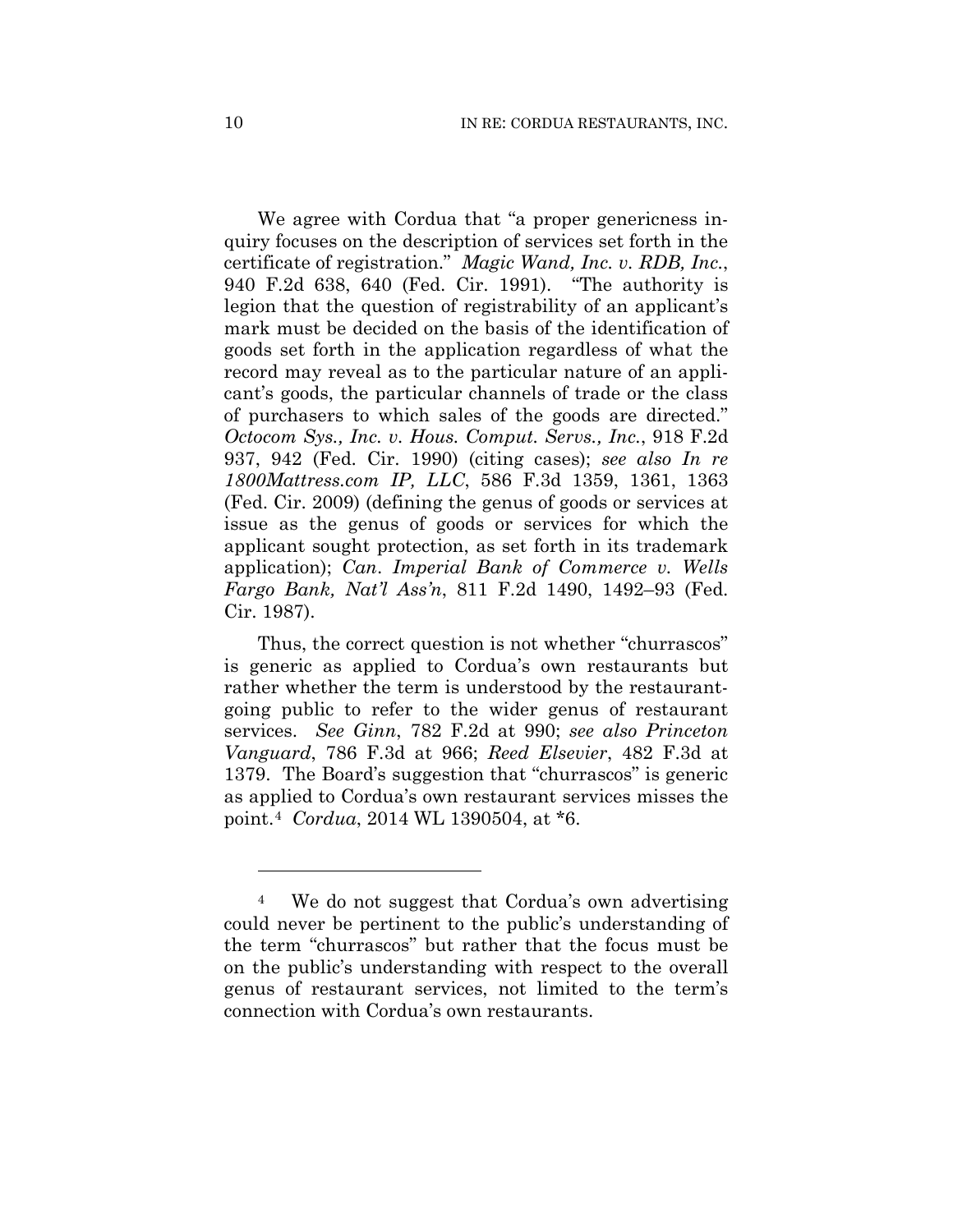However, the Board's apparent error in considering Cordua's own restaurant services is harmless. At the first step of the *Ginn* test, the Board properly determined "[t]he genus of goods or services at issue," *id.* at \*2 (quoting *Ginn*, 782 F.2d at 990), and concluded that "the genus of the services at issue is adequately defined by a portion of the recitation of services in the application, specifically 'restaurant services,'" *id.* at \*2 (citing *Magic Wand*, 940 F.2d at 640). This aspect of the Board's decision reflects the correct approach, and Cordua agrees that restaurant services is the relevant genus.

B

We next address whether the term "churrascos" is generic for restaurant services generally, as identified in the '191 Application. The Board found, "[b]ased on the evidence that 'churrascos' is the generic term for a type of cooked meat," that "'churrascos' is a generic term for a restaurant featuring churrasco steaks." *Cordua*, 2014 WL 1390504, at \*6. The Board's decision in this respect is supported by substantial evidence.

Cordua concedes that the term "churrasco" is a word in Spanish and Portuguese referring to barbecue, and the '191 Application itself acknowledges that "[t]he English translation of churrascos in the mark is barbecue." J.A. 30. "Under the doctrine of foreign equivalents, foreign words from common languages are translated into English to determine genericness, descriptiveness, as well as similarity of connotation . . . ." *Palm Bay Imps., Inc. v. Veuve Clicquot Ponsardin Maison Fondee En 1772*, 396 F.3d 1369, 1377 (Fed. Cir. 2005); *see also In re Spirits Int'l, N.V.*, 563 F.3d 1347, 1351 (Fed. Cir. 2009). Because "churrasco" is a common word in Spanish and Portuguese and because the '191 Application itself concedes that "churrascos" means "barbecue," the PTO would have been justified in translating "churrascos" into "barbecue" and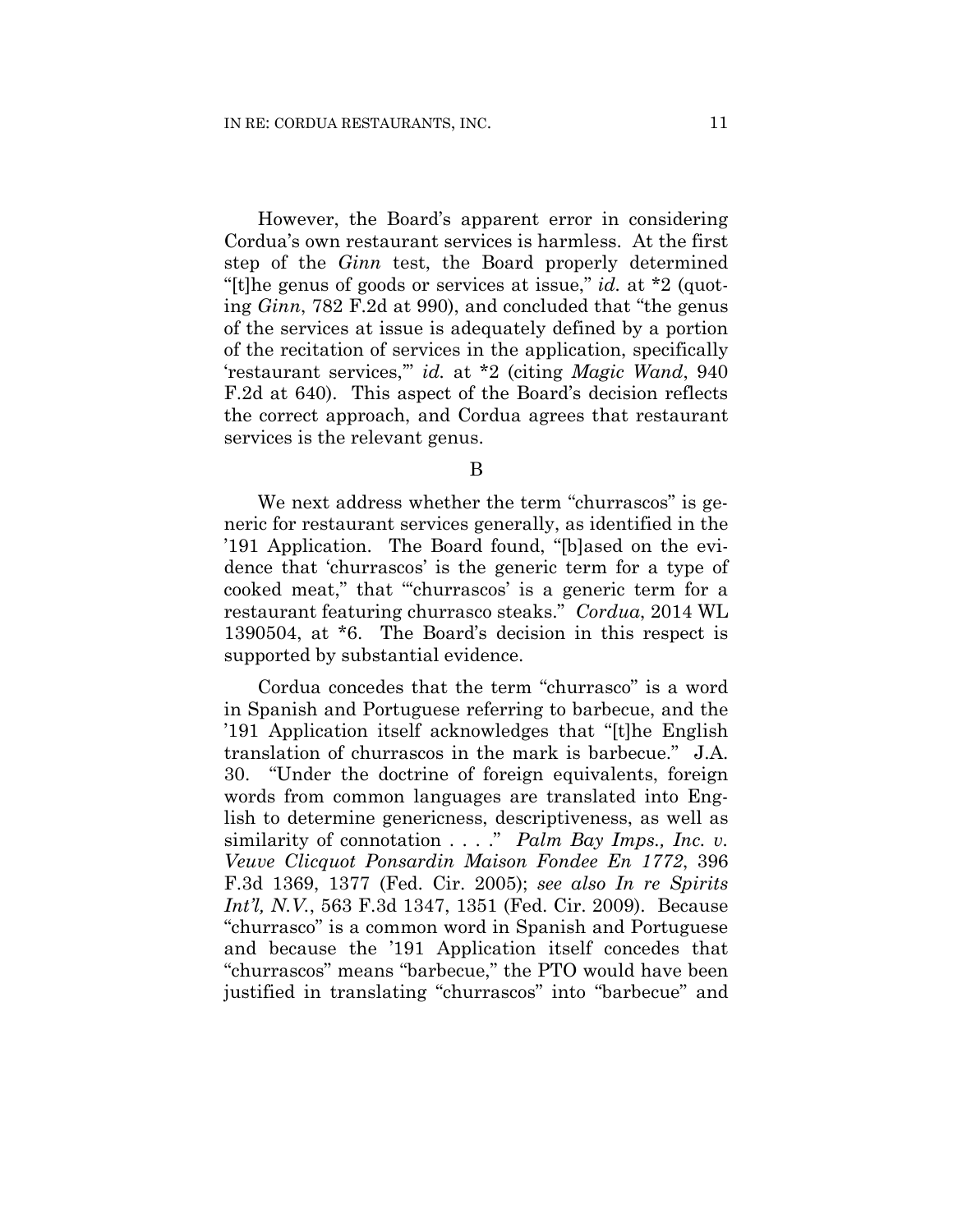subsequently determining whether the term "barbecue" is generic when applied to restaurant services. Indeed, the examiner aptly remarked that "a foreign equivalent of a generic English word is no more registrable than the English word itself." J.A. 71.

But the examiner, and the Board, did not rely here on the doctrine of foreign equivalents. Instead, the examiner and the Board found that "churrasco" is used in the *English* language to refer to grilled meat. The evidence before the Board included, *inter alia*, three Englishlanguage dictionaries that define "churrasco" as grilled meat. *See Cordua*, 2014 WL 1390504, at \*3. Two of the dictionaries specify that the meat is steak or beef. *Id.*  The dictionaries constitute evidence that "churrasco" is a generic English-language term for grilled meat, especially grilled steak. Cordua essentially concedes this point. In its brief, Cordua concedes "'churrasco' can be used as a noun meaning grilled steak specially prepared in the churrasco style." Appellant's Br. at 47.

However, Cordua contends that the addition of the "S" at the end of CHURRASCOS makes the term non-generic. That is, while Cordua concedes that "churrasco" describes a grilled steak, it argues that adding an "S" changes the term's meaning because "churrascos" is not the proper pluralization of "churrasco" in Spanish. While each trademark must always be evaluated individually, pluralization commonly does not alter the meaning of a mark. *See In re Belgrade Shoe Co.*, 411 F.2d 1352, 1353 (CCPA 1969); *Wilson v. Delaunay*, 245 F.2d 877, 878 (CCPA 1957). Since "churrascos" is an English-language term, there is nothing in the record to indicate that the addition of the "S" at the end alters its meaning (beyond making the word plural). In fact, the Board found that at least one English-language dictionary presents "churrascos" as the plural form of "churrasco," meaning meat cooked over an open fire. *Cordua*, 2014 WL 1390504, at \*3. The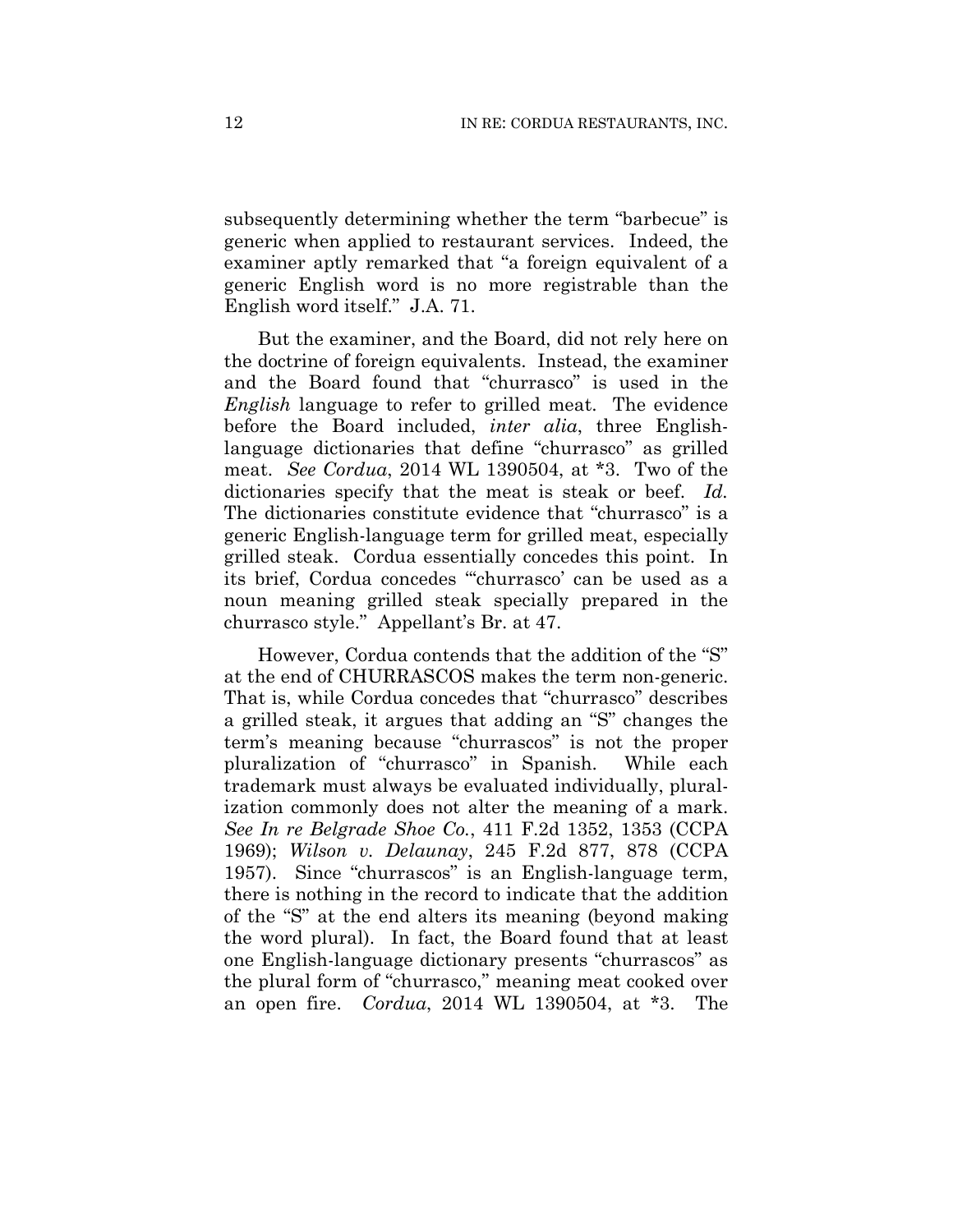Board also credited an article that appeared in an online (English-language) version of Esquire Magazine that used the precise term "churrascos" to refer to "juicy, charred slabs" of tenderloin steak. *Id.* at \*4. There is, therefore, substantial evidence to support the Board's conclusion that "'churrascos' is the generic term for a type of cooked meat." *Id*.

Cordua next argues that "churrascos" (or "churrasco") refers specifically to a style of grilling meat and not to restaurant services. But a term can be generic for a genus of goods or services if the relevant public—here, the restaurant-going public—understands the term to refer to a key aspect of that genus—e.g., a key good that characterizes a particular genus of retail services. "A generic name of goods may also be a generic name of the service of selling or designing those goods." 2 McCarthy § 12:23. We have held that "[t]he test is not only whether the relevant public would itself *use* the term to describe the genus, but also whether the relevant public would *understand* the term to be generic." *1800Mattress.com*, 586 F.3d at 1364. "[A]ny term that the relevant public understands to refer to the genus . . . is generic." *Id.* 

In *1800Mattress.com*, we affirmed the Board's determination that MATTRESS.COM is generic for "online retail store services in the field of mattresses, beds, and bedding" because the term "mattress" identified a key aspect of such services. *Id.* at 1361, 1364. In *Hotels.com*, we affirmed the Board's determination that HOTELS.COM is generic for "providing information for others about temporary lodging" and "travel agency services" because the term "hotels" "names a key aspect" of such services. 573 F.3d at 1301, 1304, 1306. And in *Reed Elsevier*, we affirmed the Board's determination that LAWYERS.COM is generic for "information exchange concerning the law, legal news, and legal services," because "an integral, if not the paramount, aspect of infor-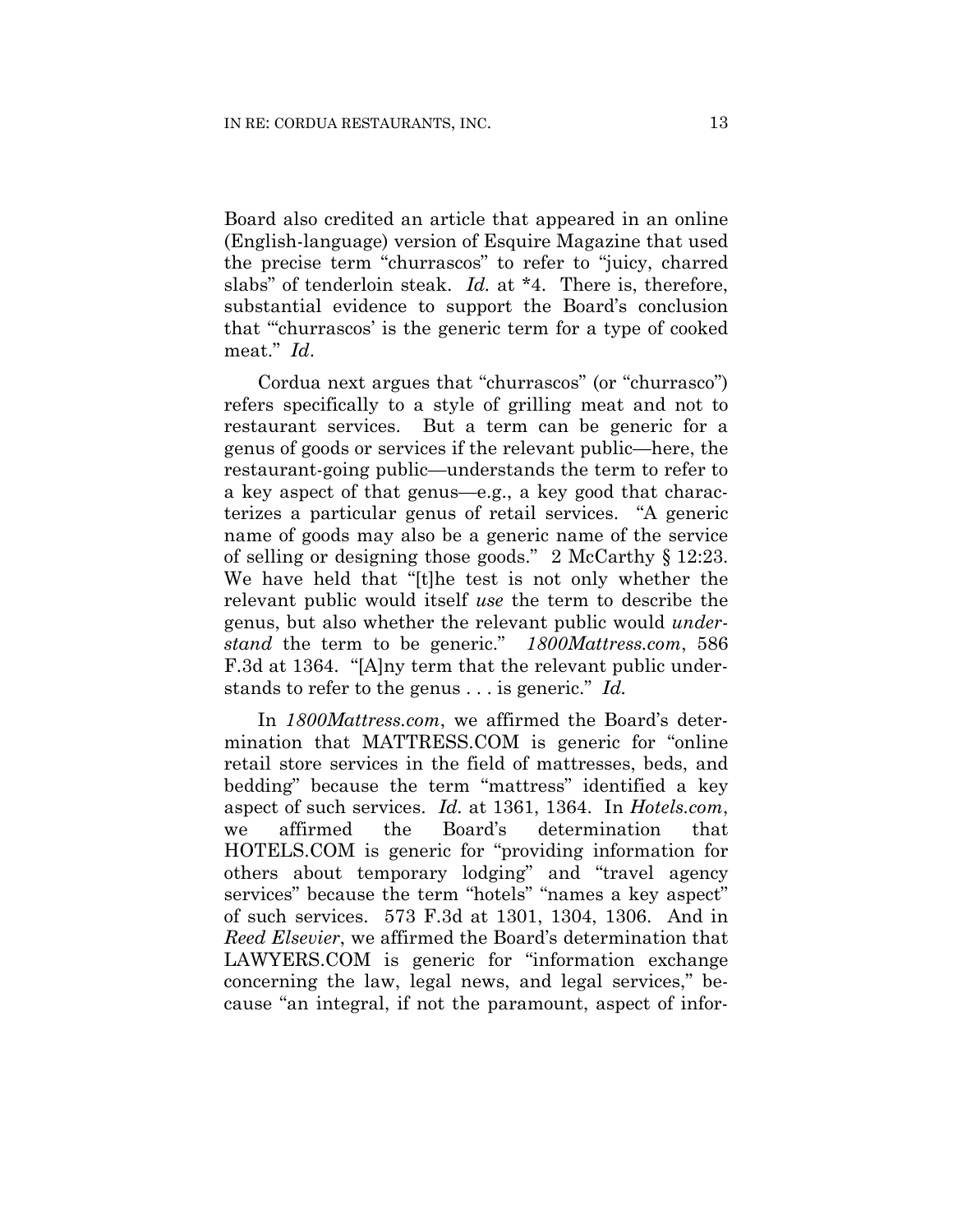mation exchange about legal services as Reed defines it concerns identifying and helping people to select lawyers." 482 F.3d at 1379, 1380 (alterations and internal quotation marks omitted); *see also In re Tires, Tires, Tires, Inc.*, 94 U.S.P.Q.2d 1153, 1157, 2009 WL 4075360, at \*5 (TTAB 2009) (holding that TIRES TIRES TIRES is generic for retail tire sales); *In re CyberFinancial.Net, Inc.*, 65 U.S.P.Q.2d 1789, 1791, 2002 WL 1980117, at \*3 (TTAB 2002) ("[A] term which is the generic name of a particular category of goods is likewise generic for any services which are directed to or focused on that class of goods.").<sup>5</sup>

Thus, Cordua is wrong that "a dish, even a specialty dish, does not identify the genus of restaurant services." Appellant's Br. at 33. If the relevant public would understand a term denoting a specialty dish to refer to a key aspect of restaurant services, then the term is generic for restaurant services. *See Hunt Masters, Inc. v. Landry's Seafood Rest., Inc.*, 240 F.3d 251, 254 (4th Cir. 2001) (holding that "crab house" is a generic term referring to a class of restaurants that serve crabs).

<u>.</u>

<sup>5</sup> Cordua argues that two precedential decisions of the TTAB, *In re Le Sorbet, Inc.*, 228 U.S.P.Q. 27, 1985 WL 71953 (TTAB 1985), and *In re France Croissant, Ltd.*, 1 U.S.P.Q.2d 1238, 1986 WL 83305 (TTAB 1986), hold that the generic name of a food is merely descriptive but not generic for a restaurant serving that food. The PTO points out that those cases only addressed the issue of descriptiveness and did not reach genericness. In any event, the *1800Mattress.com*, *Hotels.com*, and *Reed Elsevier* decisions of our court supersede precedent of the TTAB and make clear that a term is generic if the relevant public understands it to refer to a key aspect of the genus of goods or services in question. 586 F.3d at 1364; 573 F.3d at 1304, 1306; 482 F.3d at 1379–80.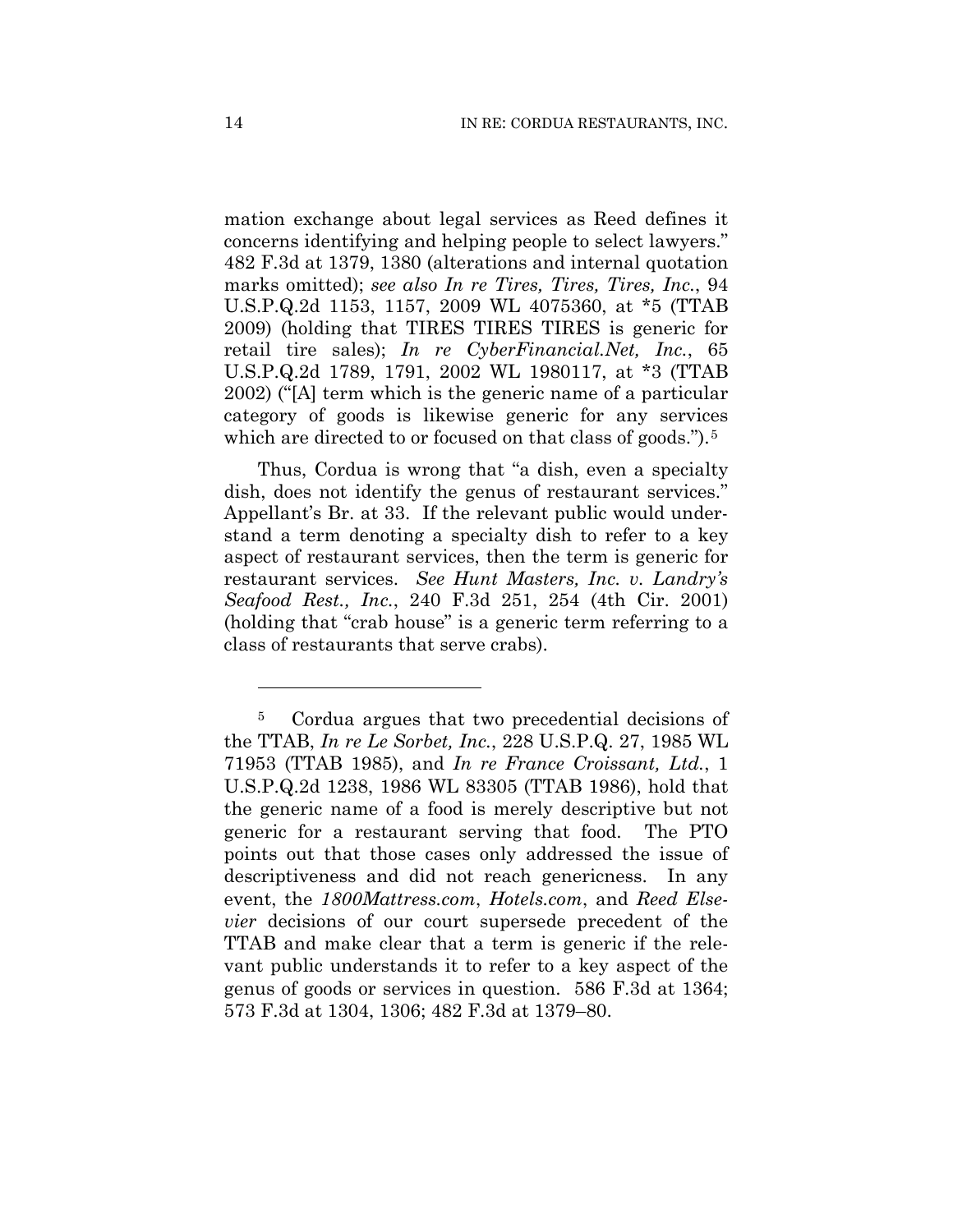There is substantial evidence in the record that "churrascos" refers to a key aspect of a class of restaurants because those restaurants are commonly referred to as "churrasco restaurants*.*" For example, the TTAB's decision points to one newspaper article praising a "Brazilian churrasco restaurant" notable for its "sizzling food" served "on spits straight from the fire"; a second article that describes a "churrasco restaurant" as a restaurant distinguished by serving "[m]eat of all kinds"; and a third article that characterizes a "churrasco restaurant" as a kind of restaurant that serves "South American mixed grill." *Cordua*, 2014 WL 1390504, at \*3–4. Each of these articles constitutes evidence that the restaurant-going public understands the term "churrascos" to refer to a type of restaurant as well as a dish. Each article therefore supports the Board's conclusion that "there is a class of restaurants that have churrascos as a central focus of their services, and that both competitors in the field and consumers use the term 'Churrasco' to refer to this type of restaurant." *Id.* at \*6. We perceive no error in this part of the Board's analysis.

 $\overline{C}$ 

Cordua argues that even if "churrascos" is generic as to "churrasco restaurants" (also known as "churrascarias"), it is not generic as to all restaurant services. But a term is generic if the relevant public understands the term to refer to part of the claimed genus of goods or services, even if the public does not understand the term to refer to the broad genus as a whole. Thus, the term "pizzeria" would be generic for restaurant services, even though the public understands the term to refer to a particular sub-group or type of restaurant rather than to all restaurants. *See, e.g.*, *Northland Aluminum*, 777 F.2d at 1561 (affirming the TTAB's determination that BUNDT is generic "for a type of ring cake"); *In re Analog Devices, Inc.*, 6 U.S.P.Q.2d 1808, 1810, 1988 WL 252496,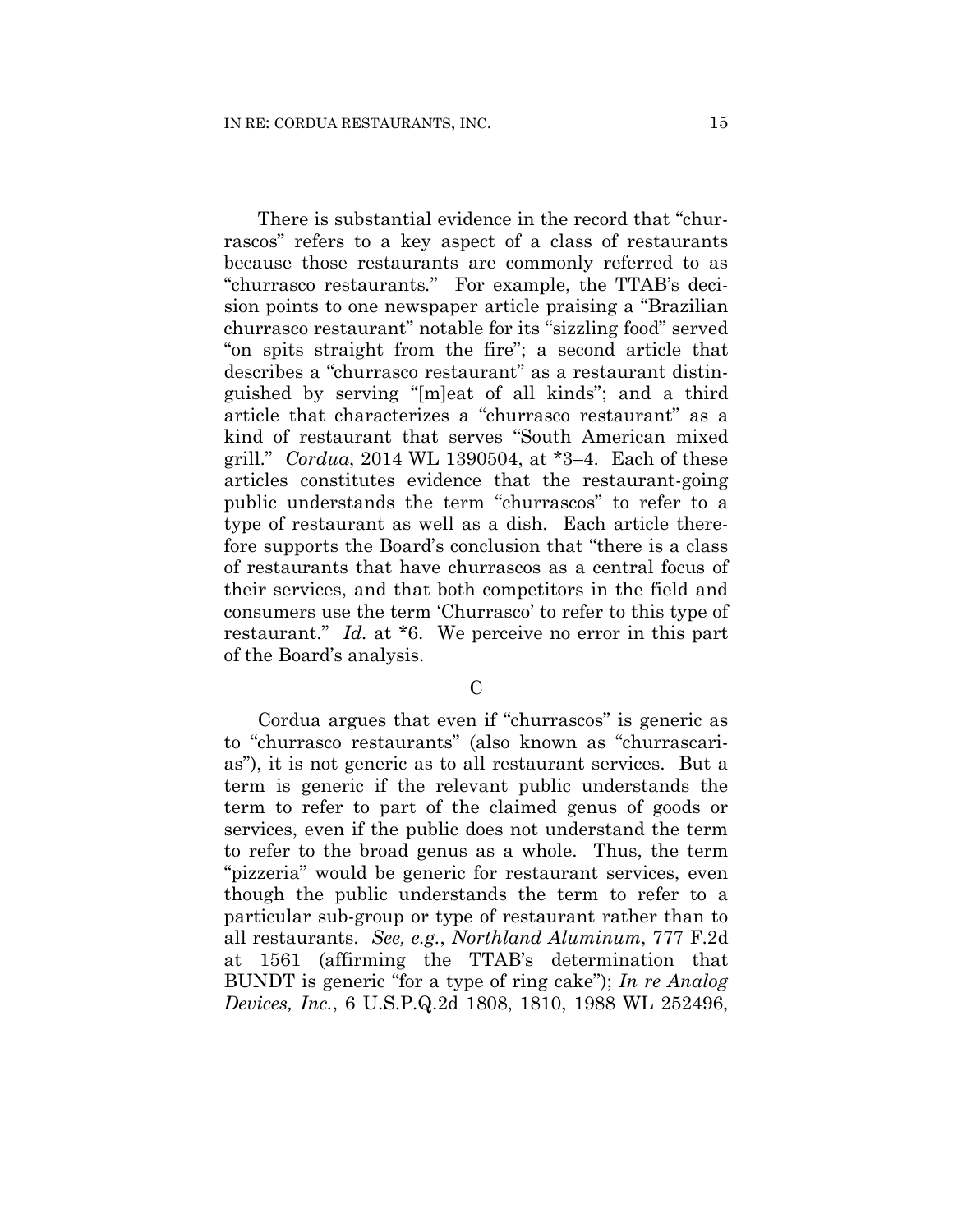at \*3 (TTAB 1988) ("There is no logical reason to treat differently a term that is generic of a category or class of products where some but not all of the goods identified in an application fall within that category."), *aff'd*, 871 F.2d 1097 (Fed. Cir. 1989) (unpublished); *see also Otokoyama Co., Ltd. v. Wine of Japan Imp., Inc.*, 175 F.3d 266, 271 (2d Cir. 1999) ("Generic words for sub-classifications or varieties of a good are [ ] ineligible for trademark protection."). "A registration is properly refused if the word is the generic name of any of the goods or services for which registration is sought." 2 McCarthy § 12:57. A "term need not refer to an entire broad species, like 'cheese' or 'cake,' in order to be found generic." 1–2 Anne Gilson LaLonde, Gilson on Trademarks § 2.02[7][a] (2011).

We do not, of course, suggest that the term "churrascos" is necessarily generic as to any and all restaurant services. Had another applicant applied for registration of the mark CHURRASCOS in connection not with the entire broad genus of restaurant services but instead with a narrower sub-genre of restaurant at which grilled meat is not a key aspect of the service provided—for example, vegetarian or sushi restaurants—the result could well have been different. "[B]y expanding or contracting the definition of a 'genus' of products, a court can substantially affect the final determination of whether a term is 'generic.'" 2 McCarthy § 12:23. It is up to the applicant to identify the genus of goods or services for which it seeks protection. *See* 15 U.S.C. § 1051(a)(2), (b)(2); 37 C.F.R. §§ 2.32(a)(6), 2.71(a); TMEP § 1402.01; *see also Stone Lion Capital Partners, L.P. v. Lion Capital LLP*, 746 F.3d 1317, 1324 (Fed. Cir. 2014) ("Parties that choose to recite services in their trademark application that exceed their actual services will be held to the broader scope of the application."); *Octocom Sys.*, 918 F.2d at 942 ("[R]egistrability of an applicant's mark must be decided on the basis of the identification of goods set forth in the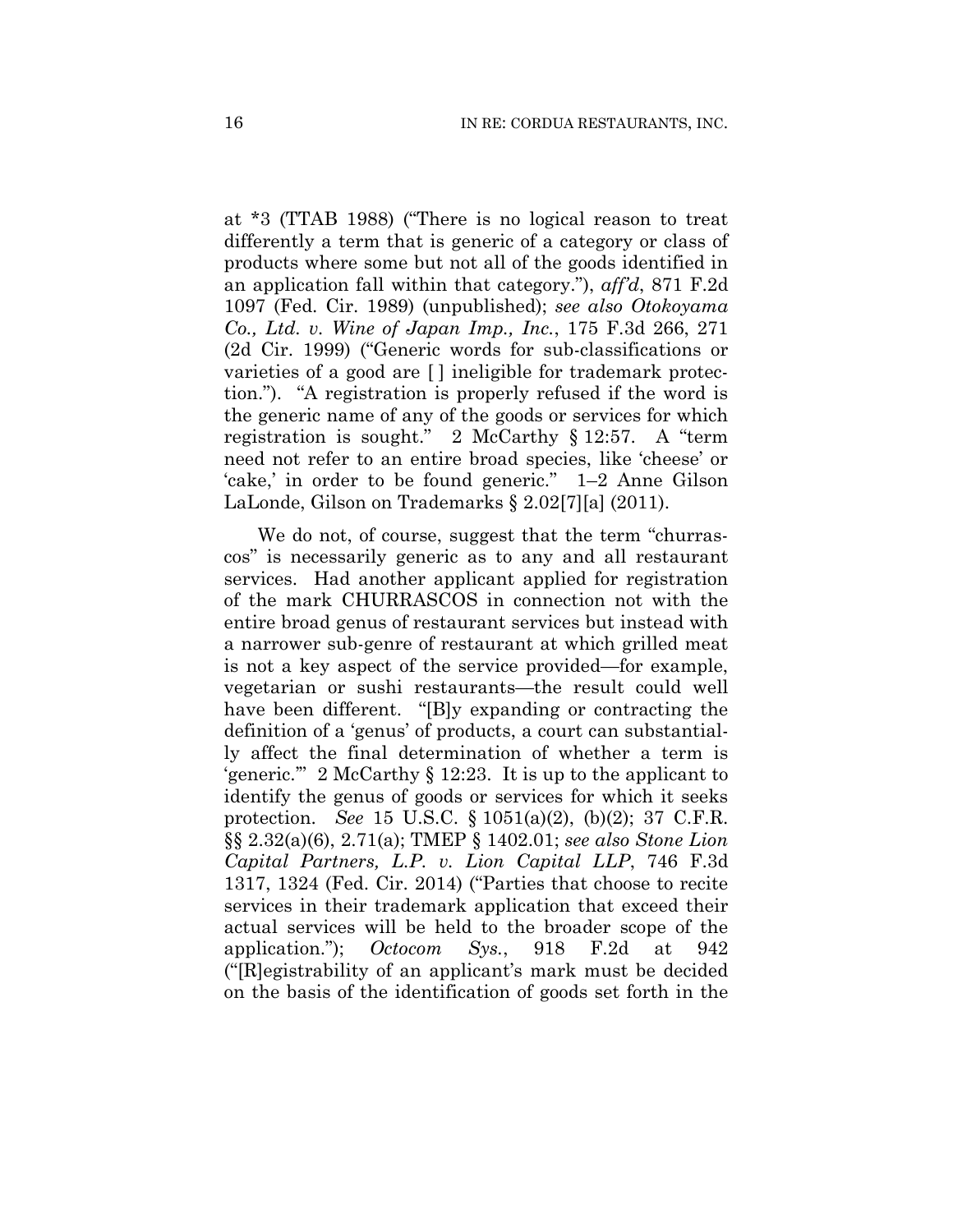application  $\dots$ "). The PTO will generally accept any identification of goods or services so long as it is "specific, definite, clear, accurate, and concise." TMEP § 1402.01; *see also In re Omega SA*, 494 F.3d 1362, 1365 (Fed. Cir. 2007) (holding that "[i]t is within the discretion of the PTO to require that one's goods be identified with particularity" in a trademark application) (quoting *In re Water Gremlin Co.*, 635 F.2d 841, 845 (CCPA 1980)).

 Here, Cordua sought registration of the stylized form of CHURRASCOS in connection with the broad genus of all restaurant services, and the question of genericness must be evaluated accordingly. As the PTO points out, registration of the stylized form of CHURRASCOS on the Principal Register would give Cordua rights that it could enforce against all others providing restaurant services, including operators of traditional Latin American churrascarias (churrasco restaurants) that specialize in meat grilled in the churrasco style. *See* 15 U.S.C. §§ 1057(a)– (b), 1115; *see also Stone Lion Capital Partners*, 746 F.3d at 1324 ("[T]he services recited in the application determine the scope of the post-grant benefit of registration."); *Jean Patou, Inc. v. Theon, Inc.*, 9 F.3d 971, 975 (Fed. Cir. 1993) ("The benefits of a Principal Register registration apply with respect to the goods named in the registration  $\dots$  ."); 2 McCarthy § 24:65. By seeking broad protection for its mark, Cordua obliged the PTO to direct its genericness inquiry to the broad category of restaurants general- $\rm ly.6$ 

1

<sup>6</sup> At argument, Cordua requested, for the first time, that this court remand the case back to the PTO to permit Cordua to amend the '191 Application and narrow the identified genus of services. No such request was made before the PTO. Such a request comes too late when a case is on appeal before our court. *Singleton v. Wulff*, 428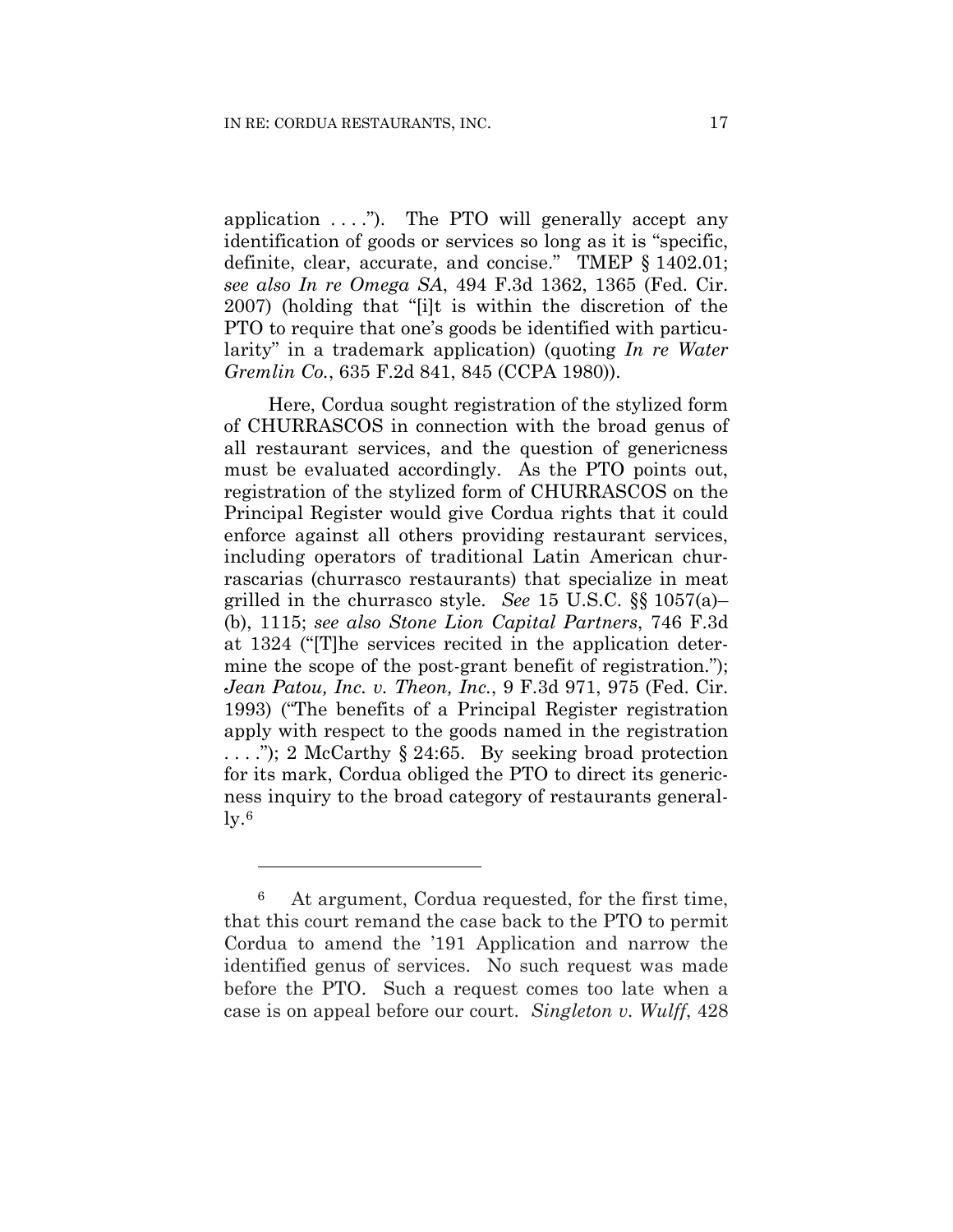Finally, we consider whether the stylization of CHURRASCOS in the '191 Application renders the mark eligible. As the Board has previously held, "[a] display of descriptive or otherwise unregistrable matter is not registrable on the Principal Register unless the design features of the asserted mark create an impression on the purchasers separate and apart from the impression made by the words themselves, or if it can be shown by evidence that the particular display which the applicant has adopted has acquired distinctiveness." *In re Sadoru Grp., Ltd.*, 105 U.S.P.Q.2d 1484, 1486, 2012 WL 3875730, at \*2 (TTAB 2012); *see also Northland Aluminum*, 777 F.2d at 1561 (affirming the TTAB's rejection, as generic, of a stylized mark that was "not so distinctive as to create a commercial impression separate and apart from the" word itself); 2 McCarthy § 12:40; *cf. In re Chem. Dynamics, Inc*., 839 F.2d 1569, 1570 (Fed. Cir. 1988) ("In deciding whether the design background of a word mark may be separately registered, the essential question is whether or not the background material is or is not inherently distinctive. . . . If the background portion is inherently distinctive, no proof of secondary meaning need be introduced; if not, such proof is essential.") (citation, internal quotation marks, and emphasis omitted). The Board concluded that "the display of Applicant's mark, consisting primarily of stylized letters, does not make the applied-for matter registrable, despite the genericness of the term CHURRASCOS, since it does not create a separate commercial impression over and above that made by the generic term." *Cordua*, 2014 WL 1390504, at \*7.

U.S. 106, 120 (1976); *see also Golden Bridge Tech., Inc. v. Nokia, Inc.*, 527 F.3d 1318, 1322–23 (Fed. Cir. 2008).

 $\overline{a}$